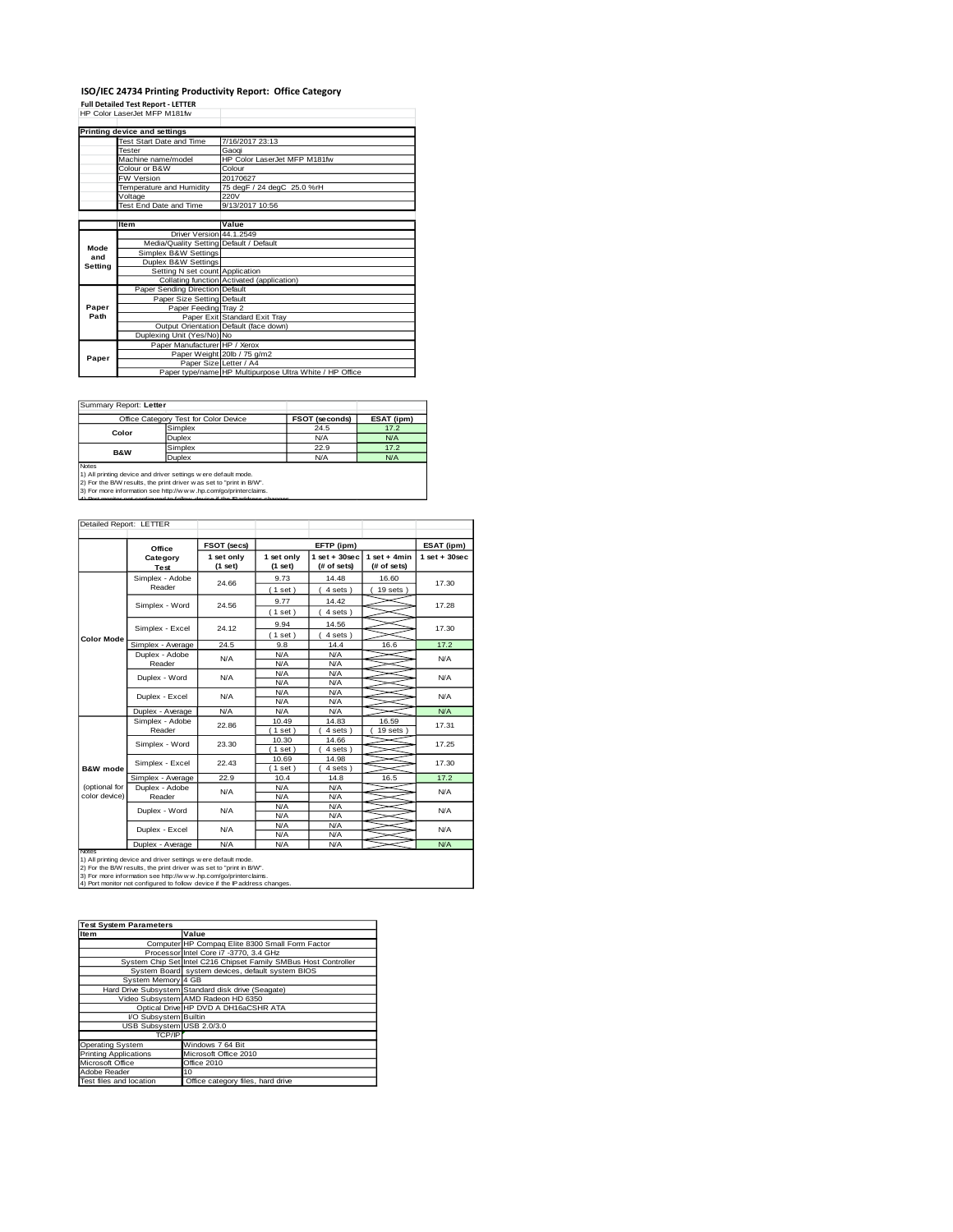# **ISO/IEC 24734 Printing Productivity Report: Office Category<br>Full Detailed Test Report - A4<br>HP Color LaserJet MFP M181fw**

|         | HP Color LaserJet MFP M181tw                             |                                                         |
|---------|----------------------------------------------------------|---------------------------------------------------------|
|         |                                                          |                                                         |
|         | Printing device and settings<br>Test Start Date and Time | 7/16/2017 23:13                                         |
|         |                                                          |                                                         |
|         | <b>Tester</b>                                            | Gaogi                                                   |
|         | Machine name/model                                       | HP Color LaserJet MFP M181fw                            |
|         | Colour or B&W                                            | Colour                                                  |
|         | <b>FW Version</b>                                        | 20170627                                                |
|         | Temperature and Humidity                                 | 75 degF / 24 degC 25.0 %rH                              |
|         | Voltage                                                  | 220V                                                    |
|         | Test End Date and Time                                   | 9/13/2017 10:56                                         |
|         |                                                          |                                                         |
|         | <b>Item</b>                                              | Value                                                   |
|         | Driver Version 44.1.2549                                 |                                                         |
| Mode    | Media/Quality Setting Default / Default                  |                                                         |
| and     | Simplex B&W Settings                                     |                                                         |
| Setting | Duplex B&W Settings                                      |                                                         |
|         | Setting N set count Application                          |                                                         |
|         |                                                          | Collating function Activated (application)              |
|         | Paper Sending Direction Default                          |                                                         |
|         | Paper Size Setting Default                               |                                                         |
| Paper   | Paper Feeding Trav 2                                     |                                                         |
| Path    |                                                          | Paper Exit Standard Exit Tray                           |
|         |                                                          | Output Orientation Default (face down)                  |
|         | Duplexing Unit (Yes/No) No                               |                                                         |
|         | Paper Manufacturer HP / Xerox                            |                                                         |
| Paper   |                                                          | Paper Weight 20lb / 75 g/m2                             |
|         |                                                          | Paper Size Letter / A4                                  |
|         |                                                          | Paper type/name HP Multipurpose Ultra White / HP Office |

Summary Report: **A4**

|                                                                     | Office Category Test for Color Device                                     | <b>FSOT (seconds)</b> | ESAT (ipm) |  |  |  |
|---------------------------------------------------------------------|---------------------------------------------------------------------------|-----------------------|------------|--|--|--|
| Colour                                                              | Simplex                                                                   | 25.3                  | 16.4       |  |  |  |
|                                                                     | Duplex                                                                    | N/A                   | N/A        |  |  |  |
| <b>B&amp;W</b>                                                      | Simplex                                                                   | 23.7                  | 16.4       |  |  |  |
|                                                                     | Duplex                                                                    | N/A                   | N/A        |  |  |  |
| Notes                                                               |                                                                           |                       |            |  |  |  |
|                                                                     | 1) All printing device and driver settings w ere default mode.            |                       |            |  |  |  |
| 2) For the B/W results, the print driver was set to "print in B/W". |                                                                           |                       |            |  |  |  |
| 3) For more information see http://www.hp.com/go/printerclaims.     |                                                                           |                       |            |  |  |  |
|                                                                     | 4) Port monitor not configured to follow device if the IP address changes |                       |            |  |  |  |

| Detailed Report: A4            |                           |                       |                                                                                        |                                |                               |                 |
|--------------------------------|---------------------------|-----------------------|----------------------------------------------------------------------------------------|--------------------------------|-------------------------------|-----------------|
|                                | Office                    | FSOT (secs)           |                                                                                        | EFTP (ipm)                     |                               | ESAT (ipm)      |
|                                | Category<br>Test          | 1 set only<br>(1 set) | 1 set only<br>(1 set)                                                                  | $1$ set + 30sec<br>(# of sets) | $1$ set + 4min<br>(# of sets) | $1$ set + 30sec |
|                                | Simplex - Adobe<br>Reader | 25.22                 | 9.51<br>(1 set)                                                                        | 13.87<br>4 sets)               | 15.79<br>$18$ sets $)$        | 16.43           |
|                                | Simplex - Word            | 25.36                 | 9.46                                                                                   | 13.84                          |                               | 16.43           |
| Colour                         | Simplex - Excel           | 25.17                 | (1 set)<br>9.53                                                                        | 4 sets)<br>13.88               |                               | 16.44           |
| Mode                           | Simplex - Average         | 25.3                  | (1 set)<br>9.5                                                                         | $4 sets$ )<br>13.8             | 15.7                          | 16.4            |
|                                | Duplex - Adobe<br>Reader  | N/A                   | N/A<br>N/A                                                                             | N/A<br>N/A                     |                               | N/A             |
|                                | Duplex - Word             | N/A                   | N/A<br>N/A                                                                             | N/A<br>N/A                     |                               | N/A             |
|                                | Duplex - Excel            | N/A                   | N/A<br>N/A                                                                             | N/A<br>N/A                     |                               | N/A             |
|                                | Duplex - Average          | N/A                   | N/A                                                                                    | N/A                            |                               | N/A             |
|                                | Simplex - Adobe<br>Reader | 23.55                 | 10.19<br>$1$ set $)$                                                                   | 14.22<br>4 sets)               | 15.80<br>18 sets              | 16.47           |
|                                | Simplex - Word            | 23.90                 | 10.04<br>14.32<br>$4 sets$ )<br>(1 set)<br>10.18<br>14.19<br>$1$ set $)$<br>$4 sets$ ) |                                |                               | 16.45           |
| <b>B&amp;W</b> mode            | Simplex - Excel           | 23.57                 |                                                                                        |                                |                               | 16.44           |
|                                | Simplex - Average         | 23.7                  | 10.1                                                                                   | 14.2                           | 15.8                          | 16.4            |
| (optional for<br>color device) | Duplex - Adobe<br>Reader  | N/A                   | N/A<br>N/A                                                                             | N/A<br>N/A                     |                               | N/A             |
|                                | Duplex - Word             | N/A                   | N/A<br>N/A                                                                             | N/A<br>N/A                     |                               | N/A             |
|                                | Duplex - Excel            | N/A                   | N/A<br>N/A                                                                             | N/A<br>N/A                     |                               | N/A             |
| Notes                          | Duplex - Average          | N/A                   | N/A                                                                                    | N/A                            |                               | N/A             |

Notes<br>1) All printing device and driver settings were default mode.<br>2) For the B/W results, the print driver was set to "print in B/W".<br>3) For more information see http://www.hp.com/go/printerclaims.<br>4) Por monitor not con

| <b>Test System Parameters</b> |                                                                 |  |  |  |
|-------------------------------|-----------------------------------------------------------------|--|--|--|
| Item                          | Value                                                           |  |  |  |
|                               | Computer HP Compag Elite 8300 Small Form Factor                 |  |  |  |
|                               | Processor Intel Core i7 -3770, 3.4 GHz                          |  |  |  |
|                               | System Chip Set Intel C216 Chipset Family SMBus Host Controller |  |  |  |
|                               | System Board system devices, default system BIOS                |  |  |  |
| System Memory 4 GB            |                                                                 |  |  |  |
|                               | Hard Drive Subsystem Standard disk drive (Seagate)              |  |  |  |
|                               | Video Subsystem AMD Radeon HD 6350                              |  |  |  |
|                               | Optical Drive HP DVD A DH16aCSHR ATA                            |  |  |  |
| I/O Subsystem Builtin         |                                                                 |  |  |  |
| USB Subsystem USB 2.0/3.0     |                                                                 |  |  |  |
| <b>TCP/IP</b>                 |                                                                 |  |  |  |
| <b>Operating System</b>       | Windows 7 64 Bit                                                |  |  |  |
| <b>Printing Applications</b>  | Microsoft Office 2010                                           |  |  |  |
| Microsoft Office              | <b>Office 2010</b>                                              |  |  |  |
| Adobe Reader                  | 10                                                              |  |  |  |
| Test files and location       | Office category files, hard drive                               |  |  |  |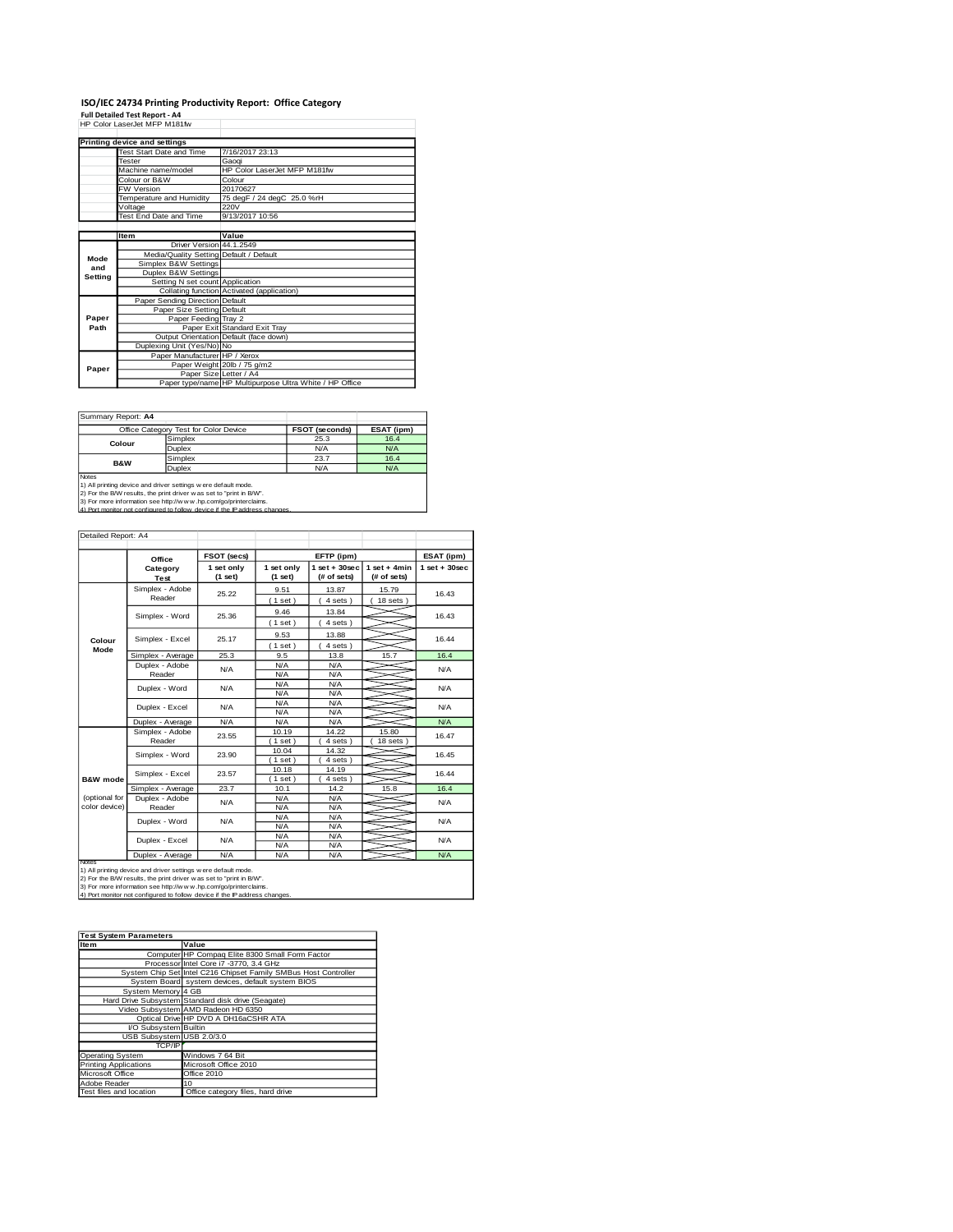# **ISO/IEC 24734 Printing Productivity Report: Office Category<br>Feature Performance Full Report - Office Feature Performance Test<br>HP Color LaserJet MFP M181fw**

|         | Printing device and settings            |                                                         |  |
|---------|-----------------------------------------|---------------------------------------------------------|--|
|         | Test Start Date and Time                | 7/16/2017 23:13                                         |  |
|         | <b>Tester</b>                           | Gaogi                                                   |  |
|         | Machine name/model                      | HP Color LaserJet MFP M181fw                            |  |
|         | Colour or B&W                           | Colour                                                  |  |
|         | <b>FW Version</b>                       | 20170627                                                |  |
|         | Temperature and Humidity                | 75 degF / 24 degC 25.0 %rH                              |  |
|         | Voltage                                 | 220V                                                    |  |
|         | Test End Date and Time                  | 9/13/2017 10:56                                         |  |
|         |                                         |                                                         |  |
|         | <b>Item</b>                             | Value                                                   |  |
|         | Driver Version 44.1.2549                |                                                         |  |
| Mode    | Media/Quality Setting Default / Default |                                                         |  |
| and     | Simplex B&W Settings                    |                                                         |  |
| Setting | Duplex B&W Settings                     |                                                         |  |
|         | Setting N set count Application         |                                                         |  |
|         |                                         | Collating function Activated (application)              |  |
|         | Paper Sending Direction Default         |                                                         |  |
|         | Paper Size Setting Default              |                                                         |  |
| Paper   | Paper Feeding Tray 2                    |                                                         |  |
| Path    |                                         | Paper Exit Standard Exit Tray                           |  |
|         |                                         | Output Orientation Default (face down)                  |  |
|         | Duplexing Unit (Yes/No) No              |                                                         |  |
|         | Paper Manufacturer HP / Xerox           |                                                         |  |
| Paper   |                                         | Paper Weight 20lb / 75 g/m2                             |  |
|         | Paper Size Letter / A4                  |                                                         |  |
|         |                                         | Paper type/name HP Multipurpose Ultra White / HP Office |  |

| <b>ISO Print Productivity Report: Feature Performance Test Summary</b>                                                                                                                                                                                                                         |         |      |                                  |  |  |
|------------------------------------------------------------------------------------------------------------------------------------------------------------------------------------------------------------------------------------------------------------------------------------------------|---------|------|----------------------------------|--|--|
|                                                                                                                                                                                                                                                                                                |         |      | <b>Feature Performance Ratio</b> |  |  |
| <b>Printing Modes</b>                                                                                                                                                                                                                                                                          |         |      | A5 and Legal                     |  |  |
| (Feature Adobe Reader - Office test file)                                                                                                                                                                                                                                                      |         |      |                                  |  |  |
| A5 Landscape Feed - Colour                                                                                                                                                                                                                                                                     | Simplex | 116% | 127%                             |  |  |
| <b>A5 Portrait Feed - Colour</b>                                                                                                                                                                                                                                                               | Simplex | 35%  | 34%                              |  |  |
| Legal - Colour                                                                                                                                                                                                                                                                                 | Simplex |      |                                  |  |  |
| Legal - Colour                                                                                                                                                                                                                                                                                 | Duplex  |      |                                  |  |  |
| A5 Landscape Feed - B/W                                                                                                                                                                                                                                                                        | Simplex | 143% | 166%                             |  |  |
| <b>A5 Portrait Feed - B/W</b>                                                                                                                                                                                                                                                                  | Simplex | 68%  | 34%                              |  |  |
| Legal - B/W<br>Simplex                                                                                                                                                                                                                                                                         |         |      |                                  |  |  |
| Legal - B/W<br>Duplex                                                                                                                                                                                                                                                                          |         |      |                                  |  |  |
| Notes<br>1) All printing device and driver settings w ere default mode.<br>2) Test conducted w ith 8-paper Office Feature Performance file.<br>3) For more information see http://w w w .hp.com/go/printerclaims.<br>4) Port monitor not configured to follow device if the IP address changes |         |      |                                  |  |  |

| <b>Printing Modes</b><br>Feature Adobe Reader - Office                                                                                                                                                                                                                                              |                     | <b>Base Printing</b><br>Mode |                             | <b>Feature Performance</b>      |                                         |                                      |  |
|-----------------------------------------------------------------------------------------------------------------------------------------------------------------------------------------------------------------------------------------------------------------------------------------------------|---------------------|------------------------------|-----------------------------|---------------------------------|-----------------------------------------|--------------------------------------|--|
| test file (8-page)                                                                                                                                                                                                                                                                                  |                     |                              |                             |                                 | A5 and Legal                            |                                      |  |
|                                                                                                                                                                                                                                                                                                     | <b>FSOT</b><br>Base | <b>ESAT</b><br>Base          | 1 set<br><b>FSOT (secs)</b> | $1$ set $+30$ sec<br>ESAT (ipm) | FSOT (base)<br><b>FSOT</b><br>(feature) | <b>ESAT (feature)</b><br>ESAT (base) |  |
| Simplex A5 Landscape Feed - Colour                                                                                                                                                                                                                                                                  | 40.18               | 16.48                        | 34.84                       | 21.1                            | 116%                                    | 127%                                 |  |
| Simplex A5 Portrait Feed - Colour                                                                                                                                                                                                                                                                   | 40.18               | 16.48                        | 115.06                      | 5.6                             | 35%                                     | 34%                                  |  |
| Legal Simplex - Colour                                                                                                                                                                                                                                                                              | 40.18               | 16.48                        |                             |                                 |                                         |                                      |  |
| Legal Duplex - Colour                                                                                                                                                                                                                                                                               | 40.18               | 16.48                        |                             |                                 |                                         |                                      |  |
| Simplex A5 Landscape Feed - B/W                                                                                                                                                                                                                                                                     | 38.55               | 16.49                        | 27.08                       | 27.5                            | 143%                                    | 166%                                 |  |
| Simplex A5 Portrait Feed - B/W                                                                                                                                                                                                                                                                      | 38.55               | 16.49                        | 56.74                       | 5.6                             | 68%                                     | 34%                                  |  |
| Legal Simplex - B/W                                                                                                                                                                                                                                                                                 | 38.55               | 16.49                        |                             |                                 |                                         |                                      |  |
| Legal Duplex - B/W<br>38.55<br>16.49                                                                                                                                                                                                                                                                |                     |                              |                             |                                 |                                         |                                      |  |
| <b>Notes</b><br>1) All printing device and driver settings were default mode.<br>2) Test conducted with 8-paper Office Feature Performance file<br>3) For more information see http://w w w .hp.com/go/printerclaims.<br>4) Port monitor not configured to follow device if the IP address changes. |                     |                              |                             |                                 |                                         |                                      |  |

|        | <b>Test System Parameters</b> |                                                                 |
|--------|-------------------------------|-----------------------------------------------------------------|
|        | <b>Item</b>                   | Value                                                           |
|        |                               | Computer HP Compaq Elite 8300 Small Form Factor                 |
|        |                               | Processor Intel Core i7 -3770, 3.4 GHz                          |
|        |                               | System Chip Set Intel C216 Chipset Family SMBus Host Controller |
|        |                               | System Board system devices, default system BIOS                |
| Test   | System Memory 4 GB            |                                                                 |
| System |                               | Hard Drive Subsystem Standard disk drive (Seagate)              |
|        |                               | Video Subsystem AMD Radeon HD 6350                              |
|        |                               | Optical Drive HP DVD A DH16aCSHR ATA                            |
|        | I/O Subsystem Builtin         |                                                                 |
|        | USB Subsystem USB 2.0/3.0     |                                                                 |
| VO.    | TCP/IP                        |                                                                 |
|        | <b>Operating System</b>       | Windows 7 64 Bit                                                |
|        | <b>Printing Applications</b>  | Microsoft Office 2010                                           |
|        | Software Microsoft Office     | Office 2010                                                     |
|        | Adobe Reader                  | 10                                                              |
|        | Test files and location       | Office category files, hard drive                               |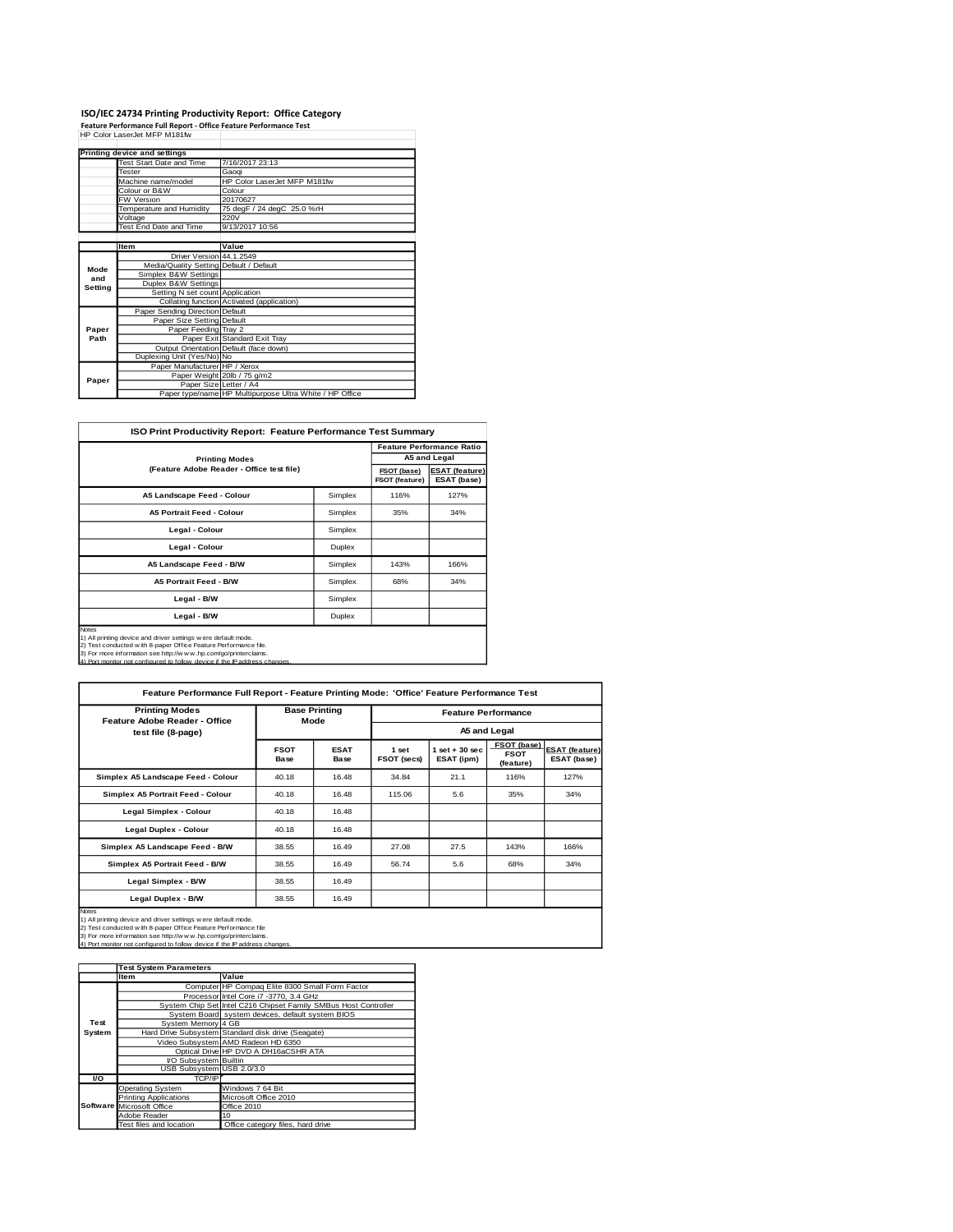# **ISO/IEC 17629 First Print Out Time Report: Office Category<br>Full Detailed Test Report - LETTER<br>HP Color LaserJet MFP M181fw**

|            | Printing device and settings |                                |  |  |
|------------|------------------------------|--------------------------------|--|--|
|            | Test Start Date and Time     | 7/16/2017 23:13                |  |  |
|            | Tester                       | Gaogi                          |  |  |
|            | Machine name/model           | HP Color LaserJet MFP M181fw   |  |  |
|            | Colour or B&W                | Colour                         |  |  |
|            | FW Version                   | 20170627                       |  |  |
|            | Configuration (options)      | Default                        |  |  |
|            | Controller                   | 11500                          |  |  |
|            | Printing device page count   | Not Specified                  |  |  |
|            | Printing supplies page count | Not Specified                  |  |  |
|            | Temperature and Humidity     | 75 degF / 24 degC 25.0 %rH     |  |  |
|            | Voltage                      | 220V                           |  |  |
|            | Test End Date and Time       | 9/13/2017 10:56                |  |  |
|            |                              |                                |  |  |
|            | <b>Item</b>                  | Value                          |  |  |
| Mode       | PDL and driver version       | 44.1.2549                      |  |  |
| and        | Print Quality mode           | default                        |  |  |
| Setting    | <b>B&amp;W</b> settings      | default                        |  |  |
|            | Paper feed orientation       | Short Edge                     |  |  |
| Paper      | Paper type setting           | default                        |  |  |
|            | Paper feeding                | Standard cassette              |  |  |
|            | Paper exit                   | Standard exit tray             |  |  |
| Paper Path | Output orientation           | default (face up or face down) |  |  |

**ISO First Page Out Time Summary Report: Office Category**

| Summary Report: Letter                                                                                                                                                                                                                                                                                                                                                 |         |                           |  |  |  |
|------------------------------------------------------------------------------------------------------------------------------------------------------------------------------------------------------------------------------------------------------------------------------------------------------------------------------------------------------------------------|---------|---------------------------|--|--|--|
|                                                                                                                                                                                                                                                                                                                                                                        |         | FPOT from Ready (seconds) |  |  |  |
| Color                                                                                                                                                                                                                                                                                                                                                                  | Simplex | 13.17                     |  |  |  |
|                                                                                                                                                                                                                                                                                                                                                                        | Duplex  |                           |  |  |  |
| <b>B&amp;W</b>                                                                                                                                                                                                                                                                                                                                                         | Simplex | 11.41                     |  |  |  |
|                                                                                                                                                                                                                                                                                                                                                                        | Duplex  |                           |  |  |  |
| <b>Notes</b><br>1) All printing device and driver settings were default mode.<br>2) For the B/W results, the print driver was set to "print in B/W".<br>3) For more information see http://www.hp.com/go/printerclaims.<br>4) Port monitor not configured to follow device if the IP address changes.<br>5) Page counts wiere collected after completion of the tests. |         |                           |  |  |  |

|                                                        |                                                                                                                                                                                                                                                                                                                                                                                                          | ISO First Page Out Time Report: Office Category |                            |                              |                            |                    |  |
|--------------------------------------------------------|----------------------------------------------------------------------------------------------------------------------------------------------------------------------------------------------------------------------------------------------------------------------------------------------------------------------------------------------------------------------------------------------------------|-------------------------------------------------|----------------------------|------------------------------|----------------------------|--------------------|--|
| <b>Detailed Report: LETTER</b>                         |                                                                                                                                                                                                                                                                                                                                                                                                          |                                                 |                            |                              |                            |                    |  |
|                                                        |                                                                                                                                                                                                                                                                                                                                                                                                          | Word<br>(seconds)                               | Excel<br>(seconds)         | Adobe<br>Reader<br>(seconds) | Average<br>(seconds)       | <b>Delay Time</b>  |  |
|                                                        | FPOT from Ready - Simplex                                                                                                                                                                                                                                                                                                                                                                                | 13.27                                           | 12.95                      | 13.27                        | 13.17                      | 49 Seconds         |  |
|                                                        | FPOT from Ready - Duplex                                                                                                                                                                                                                                                                                                                                                                                 |                                                 |                            |                              |                            |                    |  |
| <b>Color Mode</b>                                      | FPOT from Sleep - Simplex                                                                                                                                                                                                                                                                                                                                                                                |                                                 |                            | 13.93                        |                            | 61 Minutes         |  |
|                                                        | Recovery Time                                                                                                                                                                                                                                                                                                                                                                                            |                                                 |                            | 0.7                          |                            |                    |  |
|                                                        | FPOT from Off - Simplex                                                                                                                                                                                                                                                                                                                                                                                  |                                                 |                            | 67.75                        |                            |                    |  |
|                                                        | Warm-up Time                                                                                                                                                                                                                                                                                                                                                                                             |                                                 |                            | 54.48                        |                            |                    |  |
|                                                        | FPOT from Ready - Simplex                                                                                                                                                                                                                                                                                                                                                                                | 11.79                                           | 10.92                      | 11.51                        | 11.41                      | 49 Seconds         |  |
|                                                        | FPOT from Ready - Duplex                                                                                                                                                                                                                                                                                                                                                                                 |                                                 |                            |                              |                            |                    |  |
| <b>B&amp;W Mode</b>                                    | FPOT from Sleep - Simplex                                                                                                                                                                                                                                                                                                                                                                                |                                                 |                            | 12.86                        |                            | 61 Minutes         |  |
|                                                        |                                                                                                                                                                                                                                                                                                                                                                                                          |                                                 |                            | 1.3                          |                            |                    |  |
|                                                        | Recovery Time                                                                                                                                                                                                                                                                                                                                                                                            |                                                 |                            |                              |                            |                    |  |
|                                                        | FPOT from Off - Simplex                                                                                                                                                                                                                                                                                                                                                                                  |                                                 |                            | 70.78                        |                            |                    |  |
| Notes                                                  | Warm-up Time                                                                                                                                                                                                                                                                                                                                                                                             |                                                 |                            | 59.27                        |                            |                    |  |
| <b>HP Data Table</b><br><b>Detailed Report: LETTER</b> | 1) All printing device and driver settings were default mode.<br>2) For the B/W results, the print driver was set to "print in B/W".<br>3) For more information see http://www.hp.com/go/printerclaims.<br>4) Port monitor not configured to follow device if the IP address changes.<br>5) Page counts w ere collected after completion of the tests.<br>6) Details for FROT from Sleep are shown below |                                                 |                            |                              |                            |                    |  |
|                                                        |                                                                                                                                                                                                                                                                                                                                                                                                          | <b>FPOT Avg</b><br>(secs)                       | FPOT (secs)<br>Iteration 1 | FPOT (secs)<br>Iteration 2   | FPOT (secs)<br>Iteration 3 | <b>Application</b> |  |
|                                                        | FPOT from Sleep                                                                                                                                                                                                                                                                                                                                                                                          | 13.93                                           | 13.91                      | 13.95                        | N/A                        | Adobe Reader       |  |
| <b>Color Mode</b>                                      | FPOT from Sleep (15 minutes)<br>HP/Non ISO Test                                                                                                                                                                                                                                                                                                                                                          | 13.91                                           | 13.92                      | 13.90                        | N/A                        | Adobe Reader       |  |
| <b>B&amp;W Mode</b>                                    | FPOT from Sleep                                                                                                                                                                                                                                                                                                                                                                                          | 12.86                                           | 12.82                      | 12.89                        | N/A                        | Adobe Reader       |  |

1) All printing device and driver settings w ere default mode.<br>2) For the B/W results, the print driver w as set to "print in B/W".<br>3 DLP includes detailed iterations as data measurements may vary run to run.

|                                  | <b>Test System Parameters</b> |                                                       |  |  |  |
|----------------------------------|-------------------------------|-------------------------------------------------------|--|--|--|
|                                  | <b>Item</b>                   | Value                                                 |  |  |  |
|                                  | Computer                      | HP Compaq Elite 8300 Small Form Factor                |  |  |  |
|                                  | Processor                     | Intel Core i7 -3770, 3.4 GHz                          |  |  |  |
|                                  | System Chip Set               | Intel C216 Chipset Family SMBus Host Controller       |  |  |  |
|                                  | System Board                  | system devices, default system BIOS                   |  |  |  |
| Test                             | System Memory                 | 4 GB                                                  |  |  |  |
| System                           | Hard Drive Subsystem          | Standard disk drive (Seagate)                         |  |  |  |
|                                  | Video Subsystem               | AMD Radeon HD 6350                                    |  |  |  |
|                                  | Optical Drive                 | HP DVD A DH16aCSHR ATA                                |  |  |  |
|                                  | VO Subsystem                  | <b>Builtin</b>                                        |  |  |  |
|                                  | <b>USB Subsystem</b>          | USB 2.0/3.0                                           |  |  |  |
| Printing<br>Device<br>Connection | TCP/IP                        | 10/1000                                               |  |  |  |
|                                  | <b>Operating System</b>       | Windows 7 Business/Ultimate, 64 bit, Build 7601, SP 1 |  |  |  |
|                                  | <b>Printing Applications</b>  | Microsoft Office 2010 SP2                             |  |  |  |
| Software                         |                               | Adobe Reader 10.1.4                                   |  |  |  |
|                                  | <b>Print Driver</b>           | 44.1.2549                                             |  |  |  |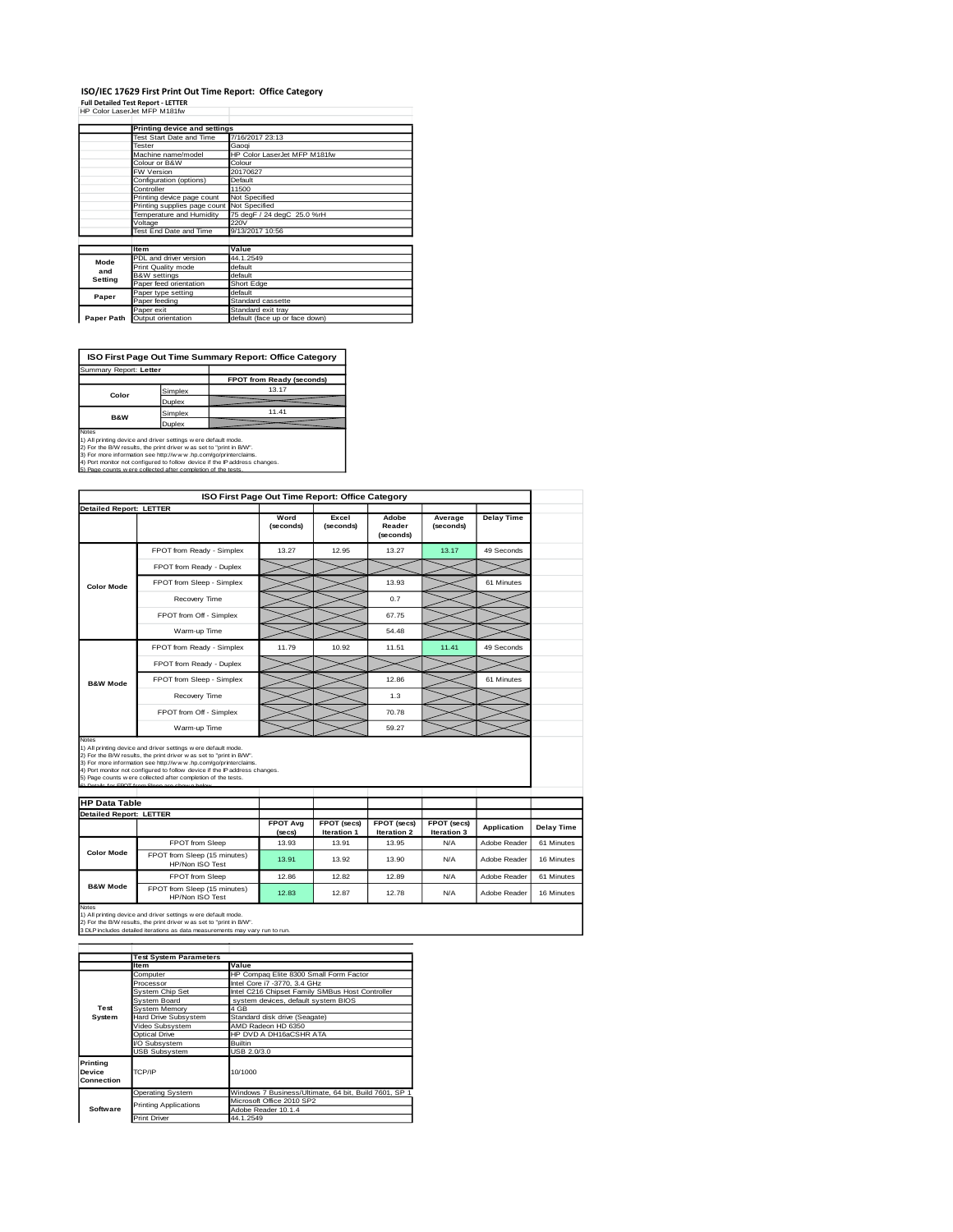#### **ISO/IEC 17629 First Print Out Time Report: Office Category Full Detailed Test Report - A4**

| HP Color LaserJet MFP M181fw |  |
|------------------------------|--|

|            | Printing device and settings               |                                                      |  |  |
|------------|--------------------------------------------|------------------------------------------------------|--|--|
|            | Test Start Date and Time                   | 7/16/2017 23:13                                      |  |  |
|            | Tester                                     | Gaogi                                                |  |  |
|            | Machine name/model                         | HP Color LaserJet MFP M181fw                         |  |  |
|            | Colour or B&W                              | Colour                                               |  |  |
|            | FW Version                                 | 20170627                                             |  |  |
|            | Configuration (options)                    | Default                                              |  |  |
|            | Controller                                 | 11500                                                |  |  |
|            | Printing device page count                 | Not Specified                                        |  |  |
|            | Printing supplies page count Not Specified |                                                      |  |  |
|            | Temperature and Humidity                   | 75 degF / 24 degC 25.0 %rH                           |  |  |
|            | Voltage                                    | 220V                                                 |  |  |
|            | Test End Date and Time                     | 9/13/2017 10:56                                      |  |  |
|            |                                            |                                                      |  |  |
|            | Item                                       | Value                                                |  |  |
| Mode       | PDL and driver version                     | 44.1.2549                                            |  |  |
| and        | Print Quality mode                         | default                                              |  |  |
| Setting    | <b>B&amp;W</b> settings                    | default                                              |  |  |
|            | Paper feed orientation                     | Short Edge                                           |  |  |
| Paper      | Paper type setting                         | default                                              |  |  |
|            | Paper feeding                              | Standard cassette                                    |  |  |
|            |                                            |                                                      |  |  |
| Paper Path | Paper exit<br>Output orientation           | Standard exit tray<br>default (face up or face down) |  |  |

**ISO First Page Out Time Summary Report: Office Category**

| Summary Report: A4 |                           |
|--------------------|---------------------------|
|                    | FPOT from Ready (seconds) |
| Simplex            | 13.45                     |
| Duplex             |                           |
| Simplex            | 11.63                     |
| Duplex             |                           |
|                    |                           |

Notes<br>1) All printing device and driver settings were default mode.<br>2) For the B/W results, the print driver was set to "print in B/W".<br>3) For more information see http://www.hp.com/go/printerclaims.<br>4) Fort monitor not co

|                                                                                      |                                                                                                                                                                                                                                                                                                                                                                                                           | ISO First Page Out Time Report: Office Category |                            |                            |                            |                    |  |  |
|--------------------------------------------------------------------------------------|-----------------------------------------------------------------------------------------------------------------------------------------------------------------------------------------------------------------------------------------------------------------------------------------------------------------------------------------------------------------------------------------------------------|-------------------------------------------------|----------------------------|----------------------------|----------------------------|--------------------|--|--|
| <b>Detailed Report: A4</b><br>Word<br>Excel<br><b>Delay Time</b><br>Adobe<br>Average |                                                                                                                                                                                                                                                                                                                                                                                                           |                                                 |                            |                            |                            |                    |  |  |
|                                                                                      |                                                                                                                                                                                                                                                                                                                                                                                                           | (seconds)                                       | (seconds)                  | Reader<br>(seconds)        | (seconds)                  |                    |  |  |
|                                                                                      | FPOT from Ready - Simplex                                                                                                                                                                                                                                                                                                                                                                                 | 13.50                                           | 13.24                      | 13.60                      | 13.45                      | 49 Seconds         |  |  |
|                                                                                      | FPOT from Ready - Duplex                                                                                                                                                                                                                                                                                                                                                                                  |                                                 |                            |                            |                            |                    |  |  |
| <b>Color Mode</b>                                                                    | FPOT from Sleep - Simplex                                                                                                                                                                                                                                                                                                                                                                                 |                                                 |                            | 14.17                      |                            | 61 Minutes         |  |  |
|                                                                                      | Recovery Time                                                                                                                                                                                                                                                                                                                                                                                             |                                                 |                            | 0.6                        |                            |                    |  |  |
|                                                                                      | FPOT from Off - Simplex                                                                                                                                                                                                                                                                                                                                                                                   |                                                 |                            | 68.72                      |                            |                    |  |  |
|                                                                                      | Warm-up Time                                                                                                                                                                                                                                                                                                                                                                                              |                                                 |                            | 55.12                      |                            |                    |  |  |
|                                                                                      | FPOT from Ready - Simplex                                                                                                                                                                                                                                                                                                                                                                                 | 11.63                                           | 11.17                      | 12.08                      | 11.63                      | 49 Seconds         |  |  |
|                                                                                      | FPOT from Ready - Duplex                                                                                                                                                                                                                                                                                                                                                                                  |                                                 |                            |                            |                            |                    |  |  |
| <b>B&amp;W Mode</b>                                                                  | FPOT from Sleep - Simplex                                                                                                                                                                                                                                                                                                                                                                                 |                                                 |                            | 12.93                      |                            | 61 Minutes         |  |  |
|                                                                                      | Recovery Time                                                                                                                                                                                                                                                                                                                                                                                             |                                                 |                            | 0.9                        |                            |                    |  |  |
|                                                                                      | FPOT from Off - Simplex                                                                                                                                                                                                                                                                                                                                                                                   |                                                 |                            | 70.73                      |                            |                    |  |  |
|                                                                                      |                                                                                                                                                                                                                                                                                                                                                                                                           |                                                 |                            |                            |                            |                    |  |  |
| Notes                                                                                | Warm-up Time                                                                                                                                                                                                                                                                                                                                                                                              |                                                 |                            | 58.66                      |                            |                    |  |  |
| <b>HP Data Table</b>                                                                 | 1) All printing device and driver settings w ere default mode.<br>2) For the B/W results, the print driver was set to "print in B/W".<br>3) For more information see http://www.hp.com/go/printerclaims.<br>4) Port monitor not configured to follow device if the IP address changes.<br>5) Page counts w ere collected after completion of the tests.<br>6) Details for FROT from Sleep are shown below |                                                 |                            |                            |                            |                    |  |  |
| <b>Detailed Report: A4</b>                                                           |                                                                                                                                                                                                                                                                                                                                                                                                           |                                                 |                            |                            |                            |                    |  |  |
|                                                                                      |                                                                                                                                                                                                                                                                                                                                                                                                           | <b>FPOT Ava</b><br>(secs)                       | FPOT (secs)<br>Iteration 1 | FPOT (secs)<br>Iteration 2 | FPOT (secs)<br>Iteration 3 | <b>Application</b> |  |  |
|                                                                                      | FPOT from Sleep                                                                                                                                                                                                                                                                                                                                                                                           | 14.17                                           | 14.13                      | 14.20                      | N/A                        | Adobe Reader       |  |  |
| <b>Color Mode</b>                                                                    | FPOT from Sleep (15 minutes)<br>HP/Non ISO Test                                                                                                                                                                                                                                                                                                                                                           | 13.96                                           | 13.80                      | 14.12                      | N/A                        | Adobe Reader       |  |  |
| <b>B&amp;W Mode</b>                                                                  | FPOT from Sleep                                                                                                                                                                                                                                                                                                                                                                                           | 12.93                                           | 12.93                      | 12.93                      | N/A                        | Adobe Reader       |  |  |

1) All printing device and driver settings w ere default mode.<br>2) For the B/W results, the print driver w as set to "print in B/W".<br>3 DLP includes detailed iterations as data measurements may vary run to run.

|                                  | <b>Test System Parameters</b> |                                                       |  |  |
|----------------------------------|-------------------------------|-------------------------------------------------------|--|--|
|                                  | <b>Item</b>                   | Value                                                 |  |  |
|                                  | Computer                      | HP Compaq Elite 8300 Small Form Factor                |  |  |
|                                  | Processor                     | Intel Core i7 -3770, 3.4 GHz                          |  |  |
|                                  | System Chip Set               | Intel C216 Chipset Family SMBus Host Controller       |  |  |
|                                  | System Board                  | system devices, default system BIOS                   |  |  |
| Test                             | System Memory                 | 4 GB                                                  |  |  |
| System                           | Hard Drive Subsystem          | Standard disk drive (Seagate)                         |  |  |
|                                  | Video Subsystem               | AMD Radeon HD 6350                                    |  |  |
|                                  | Optical Drive                 | HP DVD A DH16aCSHR ATA                                |  |  |
|                                  | VO Subsystem                  | <b>Builtin</b>                                        |  |  |
|                                  | <b>USB Subsystem</b>          | USB 2.0/3.0                                           |  |  |
| Printing<br>Device<br>Connection | TCP/IP                        | 10/1000                                               |  |  |
|                                  | <b>Operating System</b>       | Windows 7 Business/Ultimate, 64 bit, Build 7601, SP 1 |  |  |
|                                  | <b>Printing Applications</b>  | Microsoft Office 2010 SP2                             |  |  |
| Software                         |                               | Adobe Reader 10.1.4                                   |  |  |
|                                  | <b>Print Driver</b>           | 44.1.2549                                             |  |  |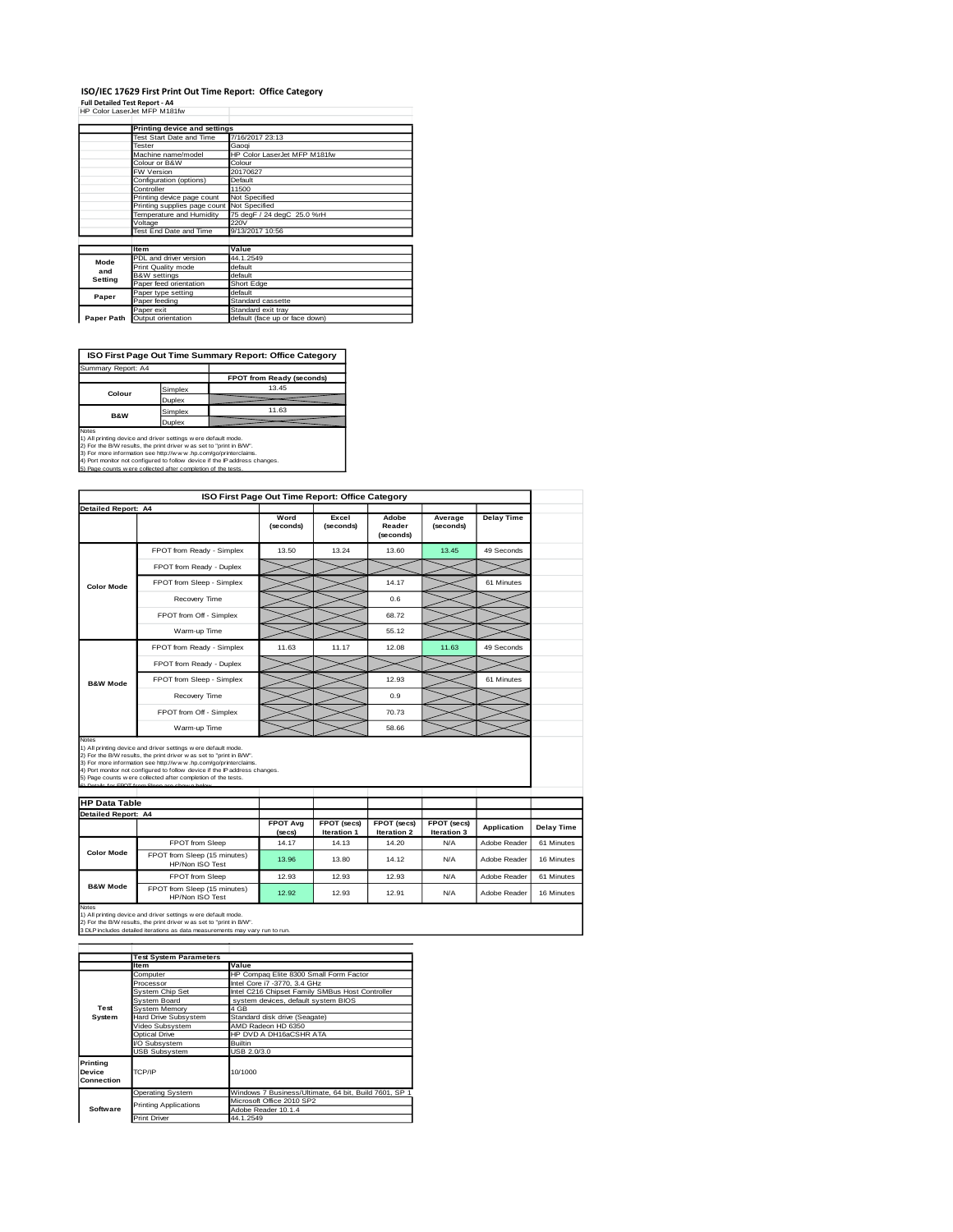## **ISO/IEC 29183 Copy Productivity Report**

**Full Detailed Test Report - LETTER**

|               | HP Color LaserJet MFP M181fw            |                                                         |  |  |
|---------------|-----------------------------------------|---------------------------------------------------------|--|--|
|               |                                         |                                                         |  |  |
|               | <b>Machine Setup Information</b>        |                                                         |  |  |
|               | Test Start Date and Time 7/19/2017 1:22 |                                                         |  |  |
|               |                                         | <b>Tester</b> Gaogi                                     |  |  |
|               |                                         | Machine name/model HP Color LaserJet MFP M181fw         |  |  |
|               | Colour or B&W Colour                    |                                                         |  |  |
|               | FW Version 20170627                     |                                                         |  |  |
|               | Configuration (options) Not Specified   |                                                         |  |  |
|               |                                         | Temperature and Humidity 75 degF / 24 degC 25.0 %rH     |  |  |
|               | Test End Date and Time: 9/25/2017 23:20 |                                                         |  |  |
|               |                                         |                                                         |  |  |
|               | Pre-set Item                            | <b>Pre-set Value</b>                                    |  |  |
|               | <b>Output Resolution Default</b>        |                                                         |  |  |
|               | <b>Output Quality Default</b>           |                                                         |  |  |
| Mode          |                                         | Copying Mode Colour for Colour and B&W for B&W          |  |  |
|               | Auto Density Adjustment Default         |                                                         |  |  |
|               |                                         | Collating function Set in Control Panel                 |  |  |
| Paper         | Paper Sending Direction Default         |                                                         |  |  |
|               | Paper Type Setting Default              |                                                         |  |  |
|               | Paper Feeding Tray 2                    |                                                         |  |  |
| Paper<br>Path | Paper Exit Default                      |                                                         |  |  |
|               |                                         | Face Up Exit Default (face down)                        |  |  |
|               | Fixing Capability Default               |                                                         |  |  |
| Temporary     | Image Quality Stability Default         |                                                         |  |  |
| <b>Stop</b>   | Capacity of Paper Default               |                                                         |  |  |
|               | Others None                             |                                                         |  |  |
|               |                                         |                                                         |  |  |
|               | Paper Manufacturer HP / Xerox           |                                                         |  |  |
| Paper         |                                         | Paper Weight 20lb / 75 g/m2                             |  |  |
|               | Paper Size Letter / A4                  |                                                         |  |  |
|               |                                         | Paper type/name HP Multipurpose Ultra White / HP Office |  |  |

| Summary Report: Letter |              |             |
|------------------------|--------------|-------------|
|                        |              |             |
|                        | <b>SFCOT</b> | sESAT (ipm) |
| Color                  | 17.6         | 17.2        |
| <b>B&amp;W</b>         | 12.0         | 17.2        |
| 1.1.1.1.1              |              |             |

Notes First Copy Out and Copy Speed measured using ISO/IEC 29183, excludes first set of test documents. For more information see http://w w w .hp.com/go/printerclaims. Exact speed varies depending on the system configuration and document.

Only Target A w as used, all test documents have the same Saturated throughput. Reference ISO/IEC29183:2010 Clause 5, Sections 5.3.1 and 5.3.2

| Detailed Report: LETTER |               |              |       |             |                |             |  |
|-------------------------|---------------|--------------|-------|-------------|----------------|-------------|--|
|                         |               |              |       |             |                |             |  |
|                         | <b>Target</b> | sFCOT (secs) |       | sEFTP (ipm) |                |             |  |
|                         |               |              | 1copy | 1copy+30sec | 1copy+4minutes | sESAT (ipm) |  |
|                         | A             | 17.55        | 3.41  | 12.25       | 16.29          | 17.24       |  |
|                         |               |              |       | 10 sets     | 70 sets        |             |  |
|                         | B             |              |       |             |                |             |  |
|                         |               |              |       |             |                |             |  |
| Color                   | $\mathbf C$   |              |       |             |                |             |  |
|                         |               |              |       |             |                |             |  |
|                         | D             |              |       |             |                |             |  |
|                         |               |              |       |             |                |             |  |
|                         | Average       | 17.6         | 3.4   | 12.3        | 16.3           | 17.2        |  |
|                         | A             | 11.97        | 5.01  | 13.82       | 16.57          | 17.20       |  |
|                         |               |              |       | 10 sets     | 70 sets        |             |  |
|                         | B             |              |       |             |                |             |  |
|                         |               |              |       |             |                |             |  |
| <b>B&amp;W</b>          | $\mathbf C$   |              |       |             |                |             |  |
|                         |               |              |       |             |                |             |  |
|                         | D             |              |       |             |                |             |  |
|                         |               |              |       |             |                |             |  |
|                         | Average       | 12.0         | 5.0   | 13.8        | 16.6           | 17.2        |  |

Notes<br>First Copy Out and Copy Speed measured using ISO/IEC 29183, excludes first set of test documents. For more information see<br>http://www.hp.com/go/printerclaims. Exact speed varies depending on the system configuration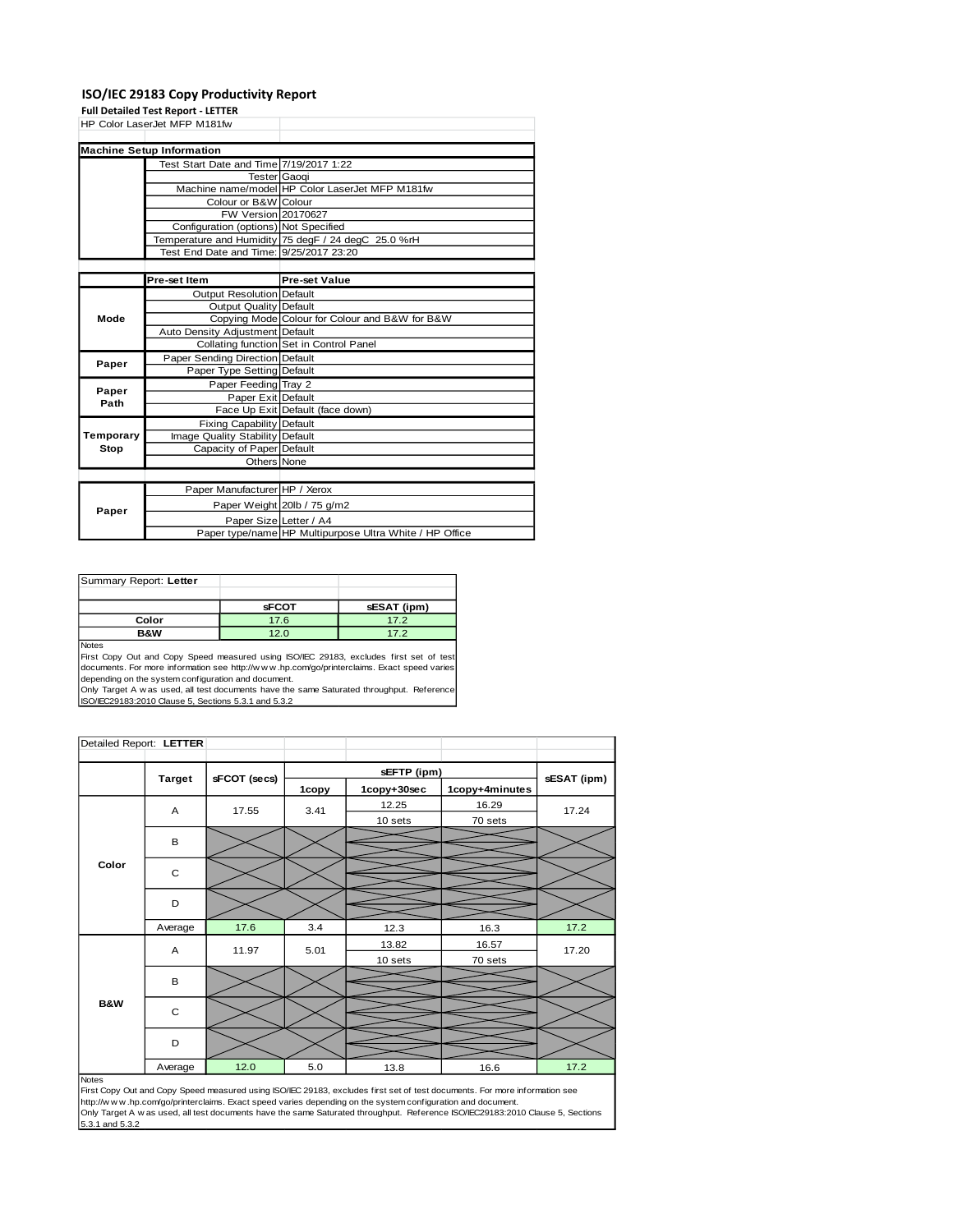## **ISO/IEC 29183 Copy Productivity Report**

**Full Detailed Test Report - A4**

|           | HP Color LaserJet MFP M181fw            |                                                         |
|-----------|-----------------------------------------|---------------------------------------------------------|
|           |                                         |                                                         |
|           | <b>Machine Setup Information</b>        |                                                         |
|           | Test Start Date and Time 7/19/2017 1:22 |                                                         |
|           | <b>Tester</b> Gaogi                     |                                                         |
|           |                                         | Machine name/model HP Color LaserJet MFP M181fw         |
|           | Colour or B&W Colour                    |                                                         |
|           | FW Version 20170627                     |                                                         |
|           | Configuration (options) Not Specified   |                                                         |
|           |                                         | Temperature and Humidity 75 degF / 24 degC 25.0 %rH     |
|           | Test End Date and Time: 9/25/2017 23:20 |                                                         |
|           |                                         |                                                         |
|           | Pre-set Item                            | <b>Pre-set Value</b>                                    |
|           | Output Resolution Default               |                                                         |
| Mode      | Output Quality Default                  |                                                         |
|           |                                         | Copying Mode Colour for Colour and B&W for B&W          |
|           | Auto Density Adjustment Default         |                                                         |
|           |                                         | Collating function Set in Control Panel                 |
| Paper     | Paper Sending Direction Default         |                                                         |
|           | Paper Type Setting Default              |                                                         |
| Paper     | Paper Feeding Tray 2                    |                                                         |
| Path      | Paper Exit Default                      |                                                         |
|           |                                         | Face Up Exit Default (face down)                        |
|           | Fixing Capability Default               |                                                         |
| Temporary | Image Quality Stability Default         |                                                         |
| Stop      | Capacity of Paper Default               |                                                         |
|           | Others None                             |                                                         |
|           |                                         |                                                         |
|           | Paper Manufacturer HP / Xerox           |                                                         |
| Paper     |                                         | Paper Weight 20lb / 75 g/m2                             |
|           | Paper Size Letter / A4                  |                                                         |
|           |                                         | Paper type/name HP Multipurpose Ultra White / HP Office |

| Summary Report: A4 |              |             |
|--------------------|--------------|-------------|
|                    |              |             |
|                    | <b>SFCOT</b> | sESAT (ipm) |
| Colour             | 17.7         | 16.5        |
| <b>B&amp;W</b>     | 12.4         | 16.4        |
| Notes              |              |             |

First Copy Out and Copy Speed measured using ISO/IEC 29183, excludes first set of test documents. For more information see http://w w w .hp.com/go/printerclaims. Exact speed varies depending on the system configuration and document.

Only Target A w as used, all test documents have the same Saturated throughput. Reference ISO/IEC29183:2010 Clause 5, Sections 5.3.1 and 5.3.2

| Detailed Report: A4 |               |              |       |             |                |             |
|---------------------|---------------|--------------|-------|-------------|----------------|-------------|
|                     |               |              |       | sEFTP (ipm) |                |             |
|                     | <b>Target</b> | sFCOT (secs) | 1copy | 1copy+30sec | 1copy+4minutes | sESAT (ipm) |
|                     | A             | 17.70        | 3.38  | 11.87       | 15.56          | 16.45       |
|                     |               |              |       | 10 sets     | 68 sets        |             |
| Colour              | B             |              |       |             |                |             |
|                     | $\mathbf C$   |              |       |             |                |             |
|                     | D             |              |       |             |                |             |
|                     | Average       | 17.7         | 3.4   | 11.9        | 15.6           | 16.5        |
|                     | A             | 12.38        | 4.84  | 13.30       | 15.70          | 16.44       |
|                     |               |              |       | 10 sets     | 66 sets        |             |
|                     | B             |              |       |             |                |             |
| B&W                 | $\mathbf C$   |              |       |             |                |             |
|                     | D             |              |       |             |                |             |
| <b>Notes</b>        | Average       | 12.4         | 4.8   | 13.3        | 15.7           | 16.4        |

Notes<br>First Copy Out and Copy Speed measured using ISO/IEC 29183, excludes first set of test documents. For more information see<br>http://www.hp.com/go/printerclaims. Exact speed varies depending on the system configuration Only Target A w as used, all test documents have the same Saturated throughput. Reference ISO/IEC29183:2010 Clause 5, Sections<br>5.3.1 and 5.3.2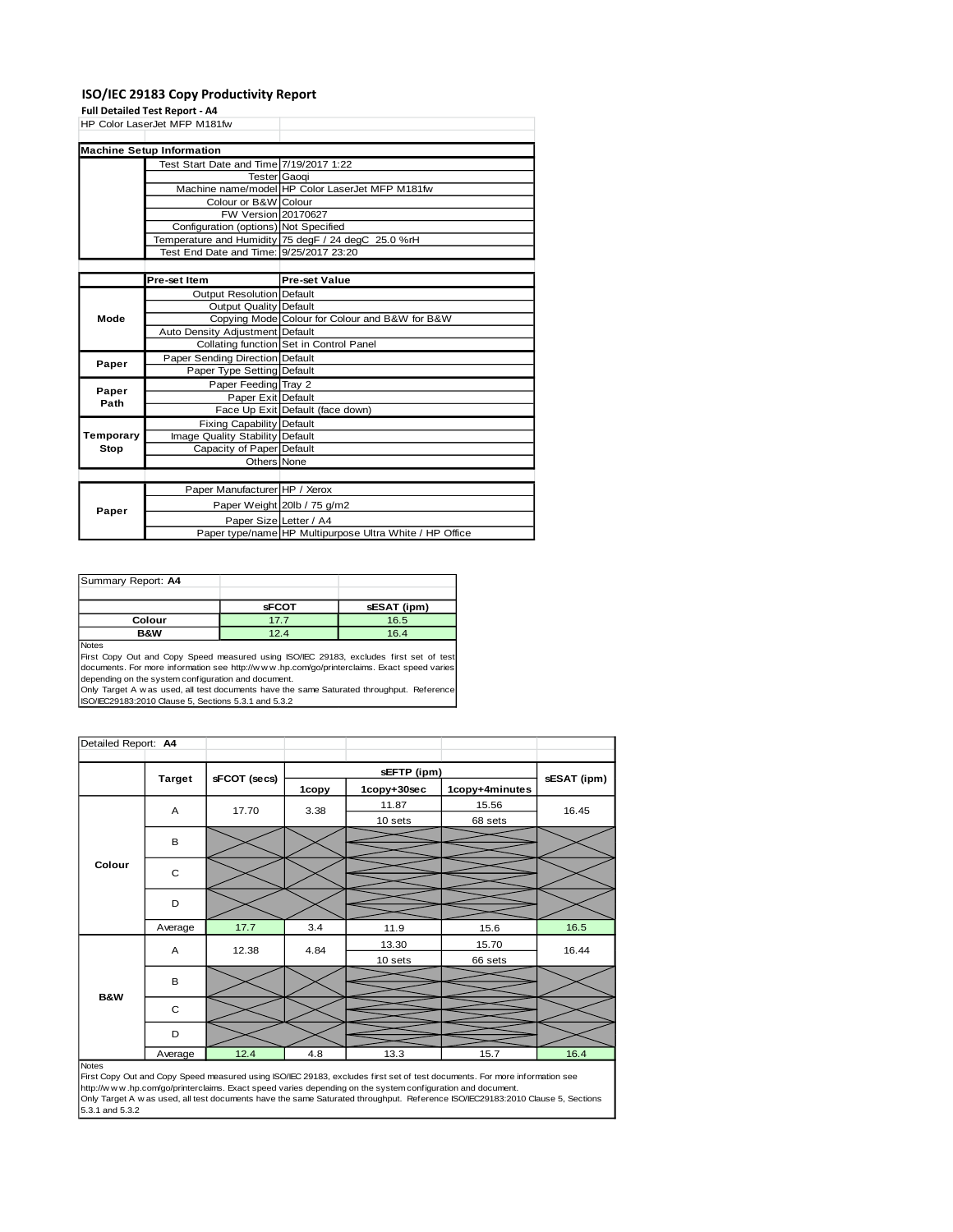## **ISO/IEC 24735 Copy Productivity Report**

**Full Detailed Test Report - LETTER**

| <b>Machine Setup Information</b>         |                                                                 |
|------------------------------------------|-----------------------------------------------------------------|
| Test Start Date and Time 7/18/2017 22:14 |                                                                 |
| Tester Gaogi                             |                                                                 |
|                                          | Machine name/model HP Color LaserJet MFP M181fw                 |
| Colour or B&W Colour                     |                                                                 |
| FW Version 20170627                      |                                                                 |
| Configuration (options) Not Specified    |                                                                 |
|                                          | Temperature and Humidity 75 degF / 24 degC 25.0 %rH             |
| Test End Date and Time: 9/25/2017 21:44  |                                                                 |
|                                          |                                                                 |
| Pre-set Item                             | <b>Pre-set Value</b>                                            |
| <b>Output Resolution Default</b>         |                                                                 |
| Output Quality Default                   |                                                                 |
| Copying Mode Default                     |                                                                 |
| Auto Density Adjustment Default          |                                                                 |
|                                          | Collating function Activated (if not activated in default mode) |
| Paper Sending Direction Default          |                                                                 |
| Paper Type Setting Default               |                                                                 |
|                                          | Paper Feeding Standard cassette                                 |
|                                          | Paper Exit Standard exit tray                                   |
| Face Up Exit Default                     |                                                                 |
| <b>Fixing Capability Default</b>         |                                                                 |
| Image Quality Stability Default          |                                                                 |
| Capacity of Paper Default                |                                                                 |
|                                          | Others Default                                                  |
|                                          |                                                                 |
| Paper Manufacturer HP / Xerox            |                                                                 |
|                                          | Paper Weight 20lb / 75 g/m2                                     |
| Paper Size Letter / A4                   |                                                                 |

|                         | <b>ISO/IEC 24735 Copy Productivity Report</b> |                                                     |            |                 |                 |                 |  |  |
|-------------------------|-----------------------------------------------|-----------------------------------------------------|------------|-----------------|-----------------|-----------------|--|--|
| Detailed Report: LETTER |                                               |                                                     |            |                 |                 |                 |  |  |
|                         | Copying                                       | FSOT (secs)                                         |            | EFTP (ipm)      |                 | ESAT (ipm)      |  |  |
|                         | Mode                                          | 1 set only                                          | 1 set only | $1$ set + 30sec | 1 set + 4 $min$ | $1$ set + 30sec |  |  |
| <b>Color Mode</b>       | 1:1                                           | 44.75                                               | 5.36       | 11.09           | 15.25           | 17.28           |  |  |
|                         |                                               |                                                     | (1 set)    | 4 sets          | 19 sets         |                 |  |  |
|                         | 1:2                                           |                                                     |            |                 |                 |                 |  |  |
|                         |                                               |                                                     | (1 set)    |                 |                 |                 |  |  |
|                         | 2:2                                           |                                                     |            |                 |                 |                 |  |  |
|                         |                                               |                                                     | (1 set)    |                 |                 |                 |  |  |
|                         | 1:1                                           | 39.66                                               | 6.05       | 11.80           | 15.64           | 17.26           |  |  |
|                         |                                               |                                                     |            | 4 sets          | 19 sets         |                 |  |  |
| <b>B&amp;W</b> mode     | 1:2                                           |                                                     |            |                 |                 |                 |  |  |
|                         |                                               |                                                     |            |                 |                 |                 |  |  |
|                         | 2:2                                           |                                                     |            |                 |                 |                 |  |  |
| <b>Notes</b>            |                                               |                                                     |            |                 |                 |                 |  |  |
|                         |                                               | Reports located: http://www.hp.com/go/printerclaims |            |                 |                 |                 |  |  |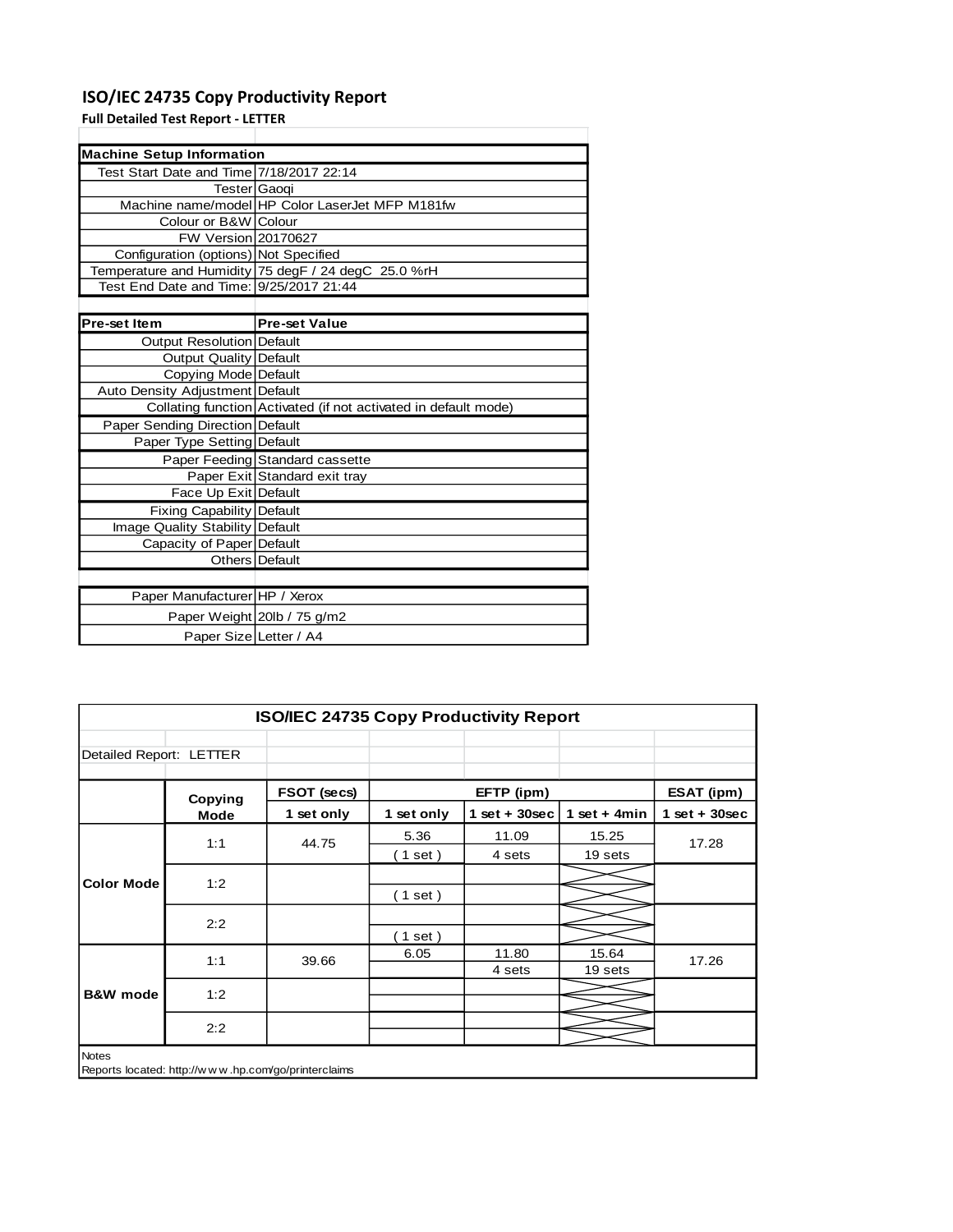## **ISO/IEC 24735 Copy Productivity Report**

**Full Detailed Test Report - A4**

| <b>Machine Setup Information</b>         |                                                                 |
|------------------------------------------|-----------------------------------------------------------------|
| Test Start Date and Time 7/18/2017 22:14 |                                                                 |
|                                          | Tester Gaoqi                                                    |
|                                          | Machine name/model HP Color LaserJet MFP M181fw                 |
| Colour or B&W Colour                     |                                                                 |
| FW Version 20170627                      |                                                                 |
| Configuration (options) Not Specified    |                                                                 |
|                                          | Temperature and Humidity 75 degF / 24 degC 25.0 %rH             |
| Test End Date and Time: 9/25/2017 21:44  |                                                                 |
|                                          |                                                                 |
| Pre-set Item                             | <b>Pre-set Value</b>                                            |
| <b>Output Resolution Default</b>         |                                                                 |
| <b>Output Quality Default</b>            |                                                                 |
| Copying Mode Default                     |                                                                 |
| <b>Auto Density Adjustment Default</b>   |                                                                 |
|                                          | Collating function Activated (if not activated in default mode) |
| Paper Sending Direction Default          |                                                                 |
| Paper Type Setting Default               |                                                                 |
|                                          | Paper Feeding Standard cassette                                 |
|                                          | Paper Exit Standard exit tray                                   |
| Face Up Exit Default                     |                                                                 |
| <b>Fixing Capability Default</b>         |                                                                 |
| Image Quality Stability Default          |                                                                 |
| Capacity of Paper Default                |                                                                 |
|                                          | Others Default                                                  |
|                                          |                                                                 |
| Paper Manufacturer HP / Xerox            |                                                                 |
|                                          | Paper Weight 20lb / 75 g/m2                                     |
| Paper Size Letter / A4                   |                                                                 |

| <b>ISO/IEC 24735 Copy Productivity Report</b> |         |                                                        |            |                 |                |                 |       |  |
|-----------------------------------------------|---------|--------------------------------------------------------|------------|-----------------|----------------|-----------------|-------|--|
| Detailed Report: A4                           |         |                                                        |            |                 |                |                 |       |  |
|                                               | Copying | FSOT (secs)                                            |            | EFTP (ipm)      |                | ESAT (ipm)      |       |  |
|                                               | Mode    | 1 set only                                             | 1 set only | $1$ set + 30sec | 1 set + $4min$ | $1$ set + 30sec |       |  |
| Colour<br><b>Mode</b>                         | 1:1     | 46.87                                                  | 5.11       | 12.10           | 14.65          | 16.44           |       |  |
|                                               |         |                                                        | $1$ set)   | 6 sets          | 18 sets        |                 |       |  |
|                                               | 1:2     |                                                        |            |                 |                |                 |       |  |
|                                               |         |                                                        | $1$ set)   |                 |                |                 |       |  |
|                                               | 2:2     |                                                        |            |                 |                |                 |       |  |
|                                               |         |                                                        | $1$ set)   |                 |                |                 |       |  |
|                                               | 1:1     |                                                        | 40.56      | 5.91            | 10.93          | 14.87           | 16.45 |  |
|                                               |         |                                                        |            | 4 sets          | 18 sets        |                 |       |  |
| <b>B&amp;W</b> mode                           | 1:2     |                                                        |            |                 |                |                 |       |  |
|                                               |         |                                                        |            |                 |                |                 |       |  |
|                                               | 2:2     |                                                        |            |                 |                |                 |       |  |
| <b>Notes</b>                                  |         | Reports located: http://w w w .hp.com/go/printerclaims |            |                 |                |                 |       |  |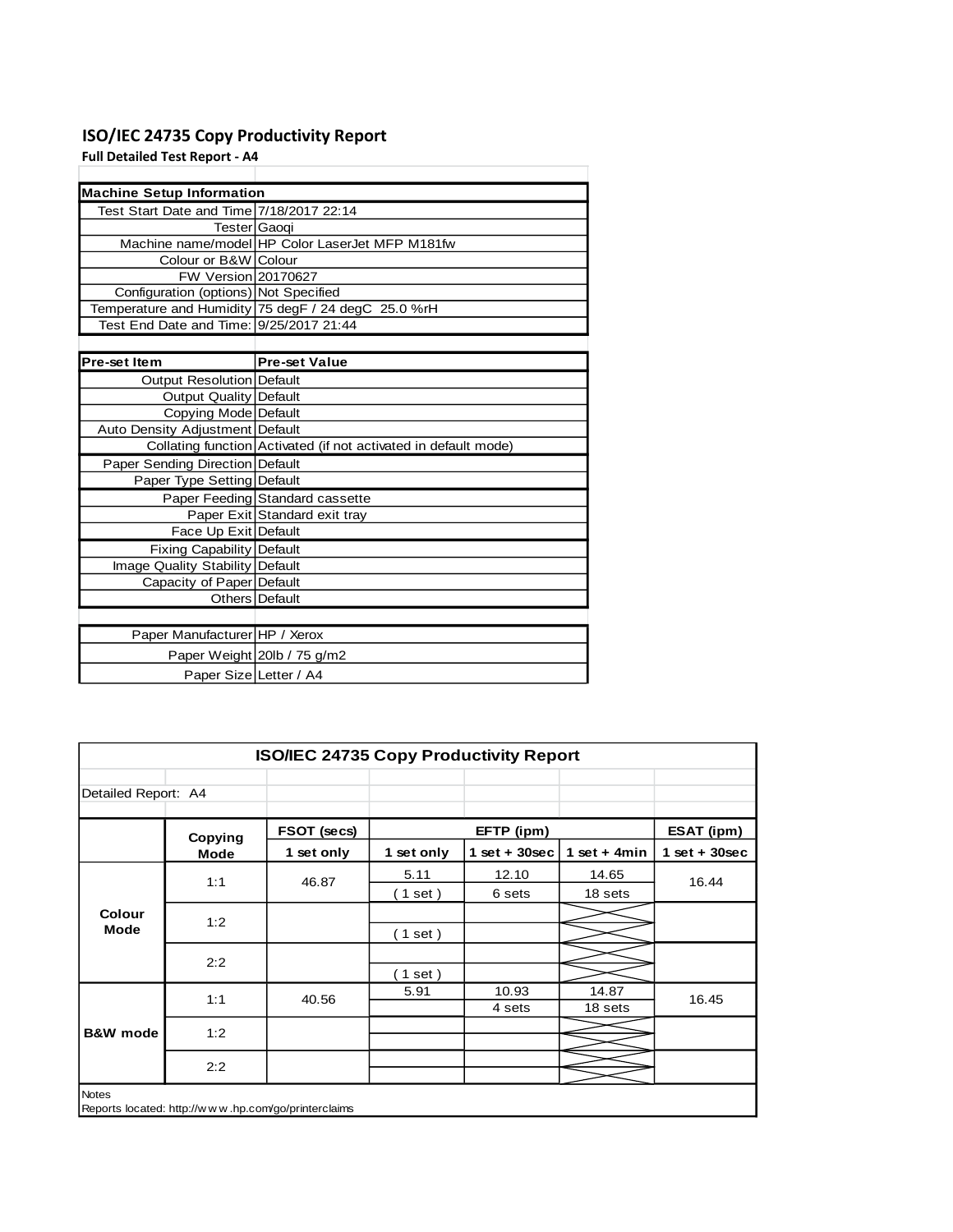## **ISO/IEC 17991 Scanning Productivity Report Full Detailed Test Report - LETTER**

|            | <u>ruli Detalleu Test Rebolt - EETTER</u> |                                          |
|------------|-------------------------------------------|------------------------------------------|
|            | <b>Machine Setup Information</b>          |                                          |
|            | Test Start Date and Time                  | 9/27/2017 1:36                           |
|            | Tester                                    | Gaogi                                    |
|            | Machine name/model                        | HP Color LaserJet MFP M181fw             |
|            | Colour or B&W                             | Colour                                   |
|            | Configuration (options)                   | Default                                  |
|            | Temperature and Humidity                  | 75 degF / 24 degC 25.0 %rH               |
|            | Voltage                                   | 220V                                     |
|            | Test End Date and Time                    | 9/27/2017 3:29                           |
|            |                                           |                                          |
|            | <b>Preset Item</b>                        | <b>Preset Value</b>                      |
|            | Scanning resolution                       | default (200 dpi)                        |
|            | Colour or grey scale/B&W                  | default (colour)                         |
| Mode       | Duplex / simplex                          | default (simplex)                        |
| and        | Original page size                        | default (A4)                             |
| Setting    | Paper feed orientation                    | default (long edge)                      |
|            | Scan destination                          | default (shared network)                 |
|            | Storing File Type                         | default (PDF-multi)                      |
|            | Auto scan quality adjustment              | default (factory preset default setting) |
| <b>ADF</b> | Paper feed direction                      | default (long edge)                      |
| Paper-path | Output orientation                        | default                                  |
|            | Scanning unit                             | default (duplex ADF)                     |

### **ISO/IEC 17991 - Scan Summary Report: ADF Productivity Measurement**

| <b>Summary Report: Letter</b> |                        |            |                  |                           |  |  |
|-------------------------------|------------------------|------------|------------------|---------------------------|--|--|
|                               | <b>Scanning Mode</b>   |            |                  | <b>Measurement result</b> |  |  |
|                               | File format<br>version | Resolution | Scanning<br>side | scESAT 30secA<br>(ipm)    |  |  |
|                               |                        | 150        | single sided     | 8.61                      |  |  |
| Colour                        | PDF                    |            | double sided     | 0.00                      |  |  |
|                               | PDF                    | 150        | single sided     | 15.14                     |  |  |
| <b>B&amp;W</b>                |                        |            | double sided     | 0.00                      |  |  |
| Notee                         |                        |            |                  |                           |  |  |

Notes 1) For more information see http://w w w .hp.com/go/printerclaims. 2) For the B/W results, the device scan setting is set to "Scan in B/W".

#### **ISO/IEC 17991 - Scan Summary Report: Network Folder Productivity Measurement Summary Report: Letter**

|                |                           | <b>Scanning Mode</b> | <b>Measurement result</b> |               |                  |               |
|----------------|---------------------------|----------------------|---------------------------|---------------|------------------|---------------|
|                | File format<br>Resolution |                      | Scanning                  | scEFTP 30secF | File size 30secF | Number of     |
|                | version                   |                      | side                      | (ipm)         | (Mbyte)          | Sets (30secF) |
| Colour         | 150<br><b>PDF</b>         |                      | single sided              | 6.61          | 1.61             | 3.00          |
|                |                           |                      | double sided              | 0.00          |                  |               |
| <b>B&amp;W</b> | PDF                       | 150                  | single sided              | 9.79          | 1.55             | 3.00          |
|                |                           |                      | double sided              | 0.00          |                  |               |
| <b>Notes</b>   |                           |                      |                           |               |                  |               |

Notes 1) For more information see http://w w w .hp.com/go/printerclaims. 2) For the B/W results, the device scan setting is set to "Scan in B/W".

| <b>Summary Report: Letter</b> |                        |                      |                  |                       |                           |                        |
|-------------------------------|------------------------|----------------------|------------------|-----------------------|---------------------------|------------------------|
|                               |                        | <b>Scanning Mode</b> |                  |                       | <b>Measurement result</b> |                        |
|                               | File format<br>version | Resolution           | Scanning<br>side | scFFTP 1setA<br>(ipm) | scFFTP 30secA<br>(ipm)    | scESAT 30secA<br>(ipm) |
| Colour                        | PDF                    | 150                  | single sided     | 6.96                  | 7.94                      | 8.61                   |
|                               |                        |                      | double sided     | 0.00                  | $\Omega$                  | $\Omega$               |
| <b>B&amp;W</b>                | PDF                    | 150                  | single sided     | 10.82                 | 13.47                     | 15.14                  |
|                               |                        |                      | double sided     | 0.00                  | $\Omega$                  | $\Omega$               |

Notes 1) For more information see http://w w w .hp.com/go/printerclaims. 2) For the B/W results, the device scan setting is set to "Scan in B/W".

| ISO/IEC 17991 - Scan Full Report: Network Folder Productivity Measurement |                                                   |            |                  |                       |       |                                           |                               |
|---------------------------------------------------------------------------|---------------------------------------------------|------------|------------------|-----------------------|-------|-------------------------------------------|-------------------------------|
| <b>Summary Report: Letter</b>                                             |                                                   |            |                  |                       |       |                                           |                               |
|                                                                           | <b>Scanning Mode</b><br><b>Measurement result</b> |            |                  |                       |       |                                           |                               |
|                                                                           | File format<br>version                            | Resolution | Scanning<br>side | scEFTP 1setF<br>(ipm) | (ipm) | scEFTP 30secF File size 30secF<br>(Mbyte) | Number of<br>Sets<br>(30secF) |
| Colour                                                                    | PDF                                               | 150        | single sided     | 5.05                  | 6.61  | 1.61                                      |                               |
|                                                                           |                                                   |            | double sided     | 0.00                  | 0.00  |                                           |                               |
| <b>B&amp;W</b>                                                            | PDF                                               |            | single sided     | 6.85                  | 9.79  | 1.55                                      |                               |
|                                                                           |                                                   | 150        | double sided     | 0.00                  | 0.00  |                                           |                               |
| <b>Nickou</b>                                                             |                                                   |            |                  |                       |       |                                           |                               |

Notes 1) For more information see http://w w w .hp.com/go/printerclaims. 2) For the B/W results, the device scan setting is set to "Scan in B/W".

|                      | <b>Test System Parameters</b> |                                                       |  |  |
|----------------------|-------------------------------|-------------------------------------------------------|--|--|
|                      | Item                          | Value                                                 |  |  |
|                      | Computer name                 | HP Compaq Elite 8300 Small Form Factor                |  |  |
|                      | Processor                     | Intel Core i7 -3770, 3.4 GHz                          |  |  |
|                      | System Chip Set               | Intel C216 Chipset Family SMBus Host Controller       |  |  |
|                      | System Board                  | System devices, default system BIOS                   |  |  |
|                      | <b>System Memory</b>          | 4 GB                                                  |  |  |
| System               | Hard Drive Subsystem          | Standard disk drive (Seagate)                         |  |  |
|                      | Video Subsystem               | AMD Radeon HD 6350                                    |  |  |
|                      | Optical Drive                 | HP DVD A DH16aCSHR ATA                                |  |  |
|                      | I/O Subsystem                 | <b>Builtin</b>                                        |  |  |
|                      | <b>USB Subsystem</b>          | USB 2.0/3.0                                           |  |  |
|                      | <b>Operating System</b>       | Windows 7 Business/Ultimate, 64 bit, Build 7601, SP 1 |  |  |
|                      | Location of network folder    | PC.                                                   |  |  |
|                      | Internet Protocol             | IP <sub>v4</sub>                                      |  |  |
| Scanning             | <b>Transfer Protocol</b>      | <b>SMB</b>                                            |  |  |
| Device<br>Connection | Hub                           | Trendnet Router and Gbit Switch                       |  |  |
|                      | Network Speed                 | TCP 10/1000 Mbit Ethernet                             |  |  |
|                      | <b>Connetion Cable</b>        | Cat6 Straight cable                                   |  |  |
|                      | Wireless router               | No use                                                |  |  |
|                      | Others                        | No use                                                |  |  |